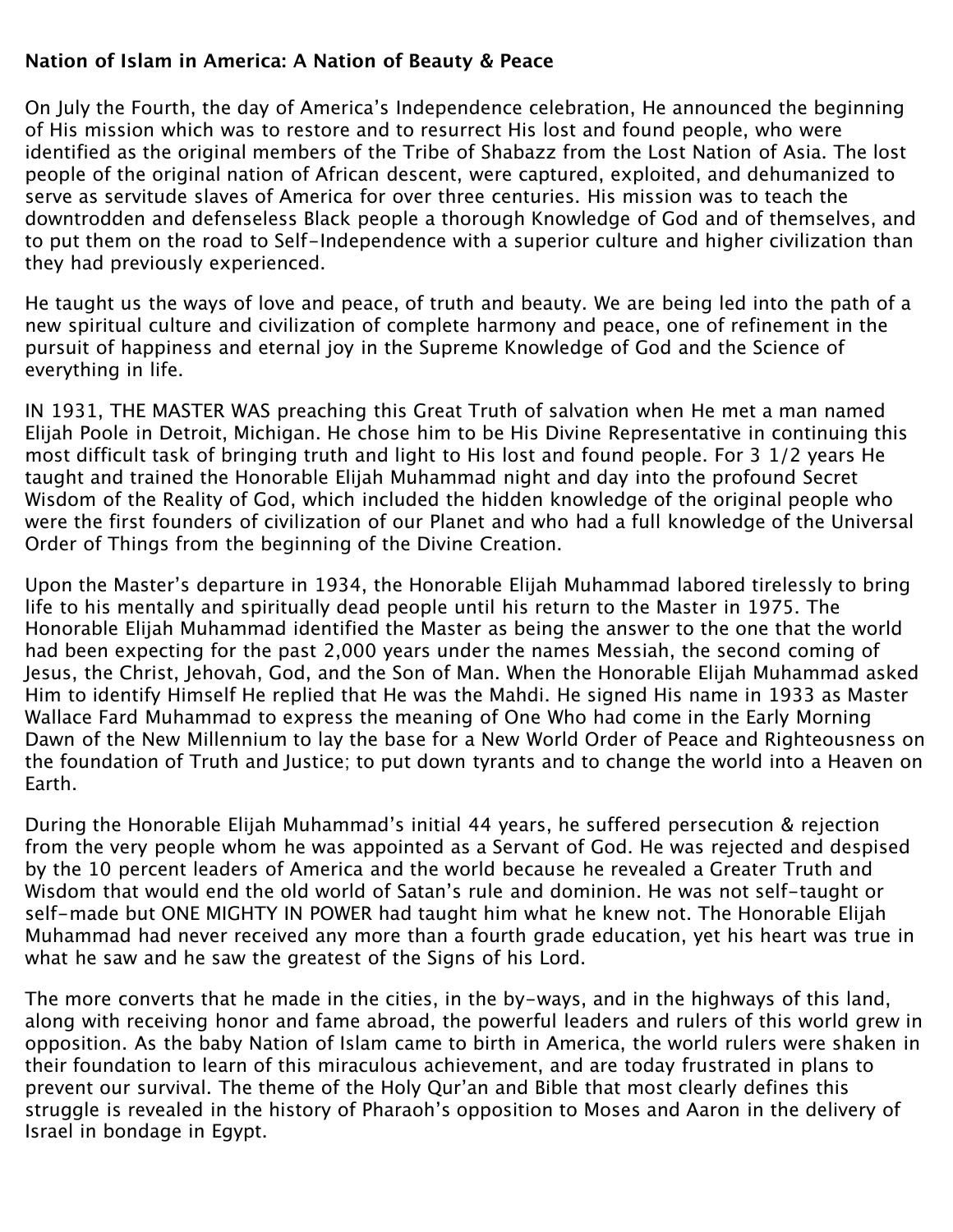THE NATION OF ISLAM WAS founded on the basis of peace and as an answer to a prayer of Abraham to deliver his people who would be found in servitude slavery in the Western Hemisphere in this day and time. The Flag of Islam with the symbols of the Sun, Moon, and the Stars, represent the Universe and is also a Banner of Universal peace and Harmony. Our Holy Temples of Islam were established in America as sanctuaries of peace and higher learning into the Knowledge of the Oneness of God. Our schools are called Universities of Islam and teach the higher meaning of Islam which is Mathematics. We have always been taught to respect the laws of the land. We are taught never to carry arms, to make war or to be the aggressor, for this is against the nature of the righteous. We are taught the Principles of Divine Unity and the Universal Brotherhood of Islam.

We are taught cleanliness inwardly and outwardly with the practice of good manners and respect to one and all. We are taught that the family is the back bone of society and that our children must be reared to reflect the highest morals and training to perfect our society. We are trained to eat and to prepare the best of foods for the longevity of life, without the use of alcohol, smoking and substance abuse which endangers the ethics of healthy living. We are taught to respect and protect our women who are the mothers of civilization.

Our women are taught a dress code of modesty that will lead to the practice of high morality. We are trained to be an exemplary community expressing the highest spiritual goals for the reform of ourselves and others based on wisdom, knowledge and beauty.

Contrary to the inflammatory rhetoric that has been utilized by the news media and some community leaders to condemn the positive effects of Islam's influence in today's modern society, just the opposite is being proven true. The Nation of Islam (The Nation of Peace) represents hope to millions of our people in America and around the globe who have been deprived of the high standards of a righteous way of life.

This unity and love so sorely absent from our communities was genuinely exemplified by the millions of participants on the day of the Million Man March held in Washington, D.C., October 16, 1995. The exemplary Spiritual Leadership of Minister Louis Farrakhan in the rebuilding of the Nation of Islam in America is showing the way in the breaking down of barriers of communication throughout the society regardless to one's religious, racial, or ideological beliefs and views.

Through God's Divine Guidance, we are extending this Divine Work of moral and spiritual reform throughout the Western Hemisphere. God's Light and Truth will prevail against the darkness and falsehood of all opposition. In spite of the controversy and clamor surrounding the Nation of Islam and it's Divine Leader, Minister Louis Farrakhan, we are forging ahead in the Spirit of Almighty God, Allah, to unite with all of humanity in the Oneness of God, where all people of goodwill of every Race and of every Nation may participate in the Universal Expression of the Principles of Peace and the Brotherhood of man. This is the Beautiful Community of the Nation of Islam that is coming to birth in America on this Farthest Western Horizon in fulfillment of the Prophecy that God would meet with Muhammad for a second time and reveal to His servant What He Revealed. Thus the world is witnessing the Sun of Islam arising in the West. Praise the Holy Name of Allah, the Beneficent, the Merciful.

Where do we go from here in the remaining four years of the twentieth century? Will we continue to argue, to condemn, to fight and kill one another; or will we sit down and counsel with one another in seeking a just solution to the problems that beset us in America and in the world? Wisdom decrees that in counsel and in dialogue is the way to peace. Foolishness decrees that if we ignore the warning signs, we will fall into the deeper abyss of Hell. God is the Judge today; and most surely upon Him do the Believers rely!